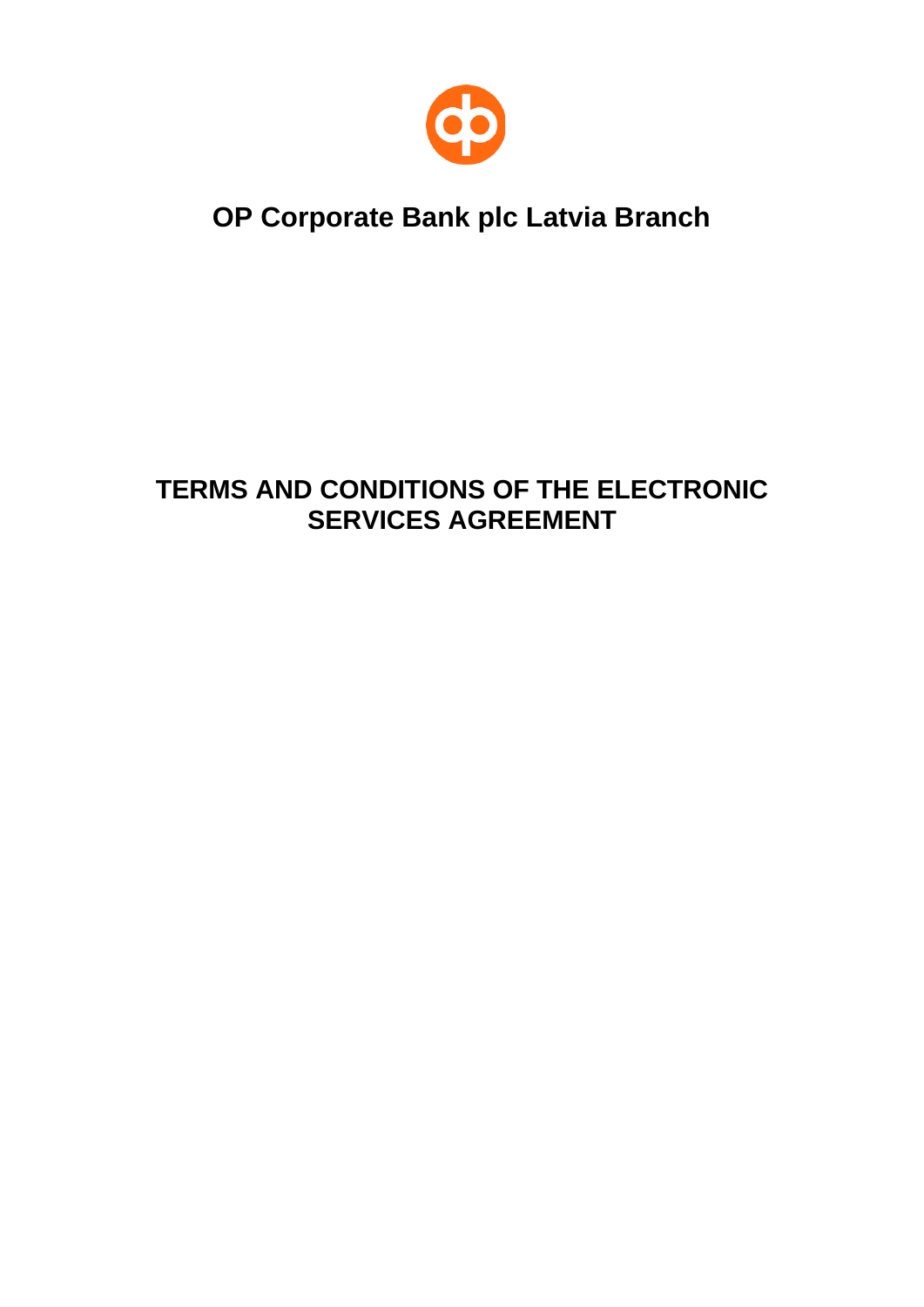### **TABLE OF CONTENT**

| 6           | RIGHTS, OBLIGATIONS AND LIABILITY OF THE CUSTOMER AND OF THE E-USER7 |  |
|-------------|----------------------------------------------------------------------|--|
| $7^{\circ}$ |                                                                      |  |
|             |                                                                      |  |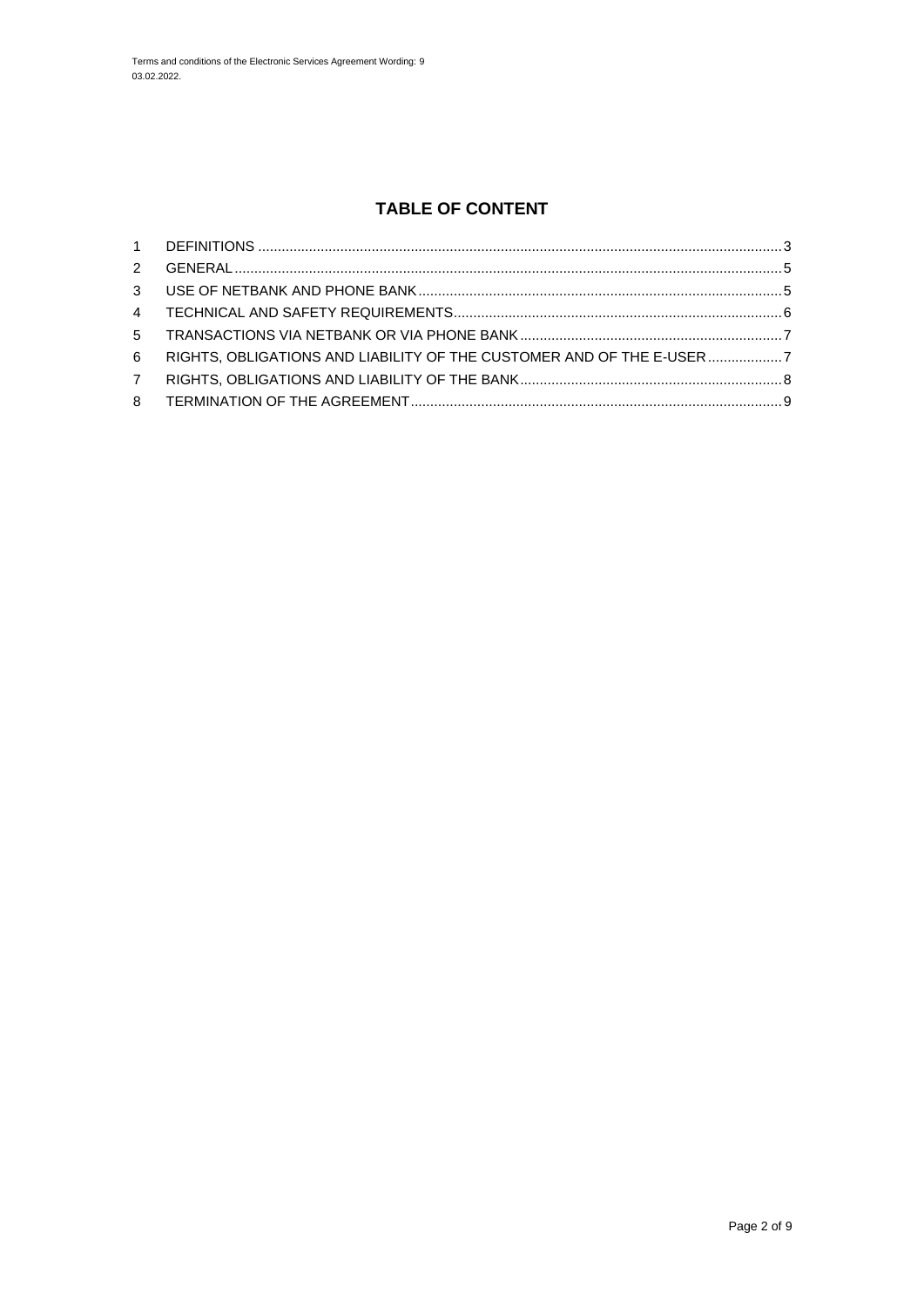#### <span id="page-2-0"></span>**1 DEFINITIONS**

**Account** means the Customer's current account or several accounts with the Bank connected to the NetBank and/or Phone Bank, and specified under the Section "Connecting E-User" of the Agreement.

**Account Information Service (AIS)** means an online service to which Customer has agreed in writing and which is provided by the Third Party Service Provider or by the Bank via OP Corporate Hub whereas information about the Accounts is provided.

**Agreement** means the Electronic Services Agreement (form) concluded between the Customer and the Bank and Terms and Conditions of Electronic Services Agreement.

**Bank** means OP Corporate Bank plc (registration number: 0199920-7; legal address: Gebhardinaukio 1, 00510, Helsinki, Finland), which is represented in Latvia by OP Corporate Bank plc Latvia Branch (unified registration number: 40103212230; registered address: Muitas iela 1, Riga, LV-1010, Latvia).

**Banking Day** shall mean any working day in Latvia, when the Bank provides financial services. For currency exchange Transactions and other Transactions with currency exchange, the Banking Day shall mean any working day in Latvia and Finland, when the Bank provides financial services.

**Code Calculator** means a Means of Identification that are applied by the E-User to connect to the NetBank and to accept Payments or to perform other operations via the NetBank. The E-User can order the new Code Calculator in the NetBank or in person at the Bank.

**Customer** means a corporate entity, a partnership or other analogue entity to whom the Bank is providing services in accordance with the Transaction or having applied for receipt of services in the Bank; if the Transaction refers to the branch or representative office, the Customer to which the concluded Transactions are binding shall be deemed to be the principal company of the appropriate branch or representative office.

**E-User** means a natural person that the Customer has specified under the Section "Connecting E-User" of the Agreement that has access to the NetBank, by using the Means of Identification, and that the Customer has authorized to make Payments or other Transactions in the NetBank in accordance with the E-User Rights in Echannels assigned to him.

**E-User Agreement** shall mean an agreement signed between each E-User and the Bank, where E-User data, User Name and other conditions, if any, are specified.

**E-User Rights in E-channels** mean the mode of using the NetBank in which the E-User can make Payments or other Transactions, in accordance with options of the mode of use granted to him.

**General Terms and Conditions** mean the Bank's General Terms and Conditions published on the Homepage.

**Initial PIN of Code calculator** means the combination of digits assigned by the Bank that shall be entered by the E-User when connecting to the NetBank for the first time with the Code Calculator. The Initial PIN of Code Calculator must be changed to another one at the first time of using the NetBank.

**Limit** means the maximum amount allowed for each E-User specified under the Section "Connecting E-User" of the Agreement, within the limits of which the E-User shall be entitled to debit the Account by submission of the Payment orders. The Limit may be fixed for the Payments per single day, the Payments per month, or for a single transaction.

**Means of Identification** shall mean User Name, Code Calculator, PIN code of the Code Calculator, login codes and Transaction approval codes generated by Code Calculator and Smart ID, login codes and Transaction approval codes generated by Smart ID, Phone Bank Password and other identifiers and other identifiers and/or measures the creation or use of which is provided by Bank issued tools to the E-User or other tools issued to the E-User by other persons acceptable to the Bank.

**NetBank** shall mean a remote control system of current account, which is available to the Customer via the Internet. The NetBank can be accessed by using the hyperlink[:](https://www.opbank.lv/netbank) [https://www.opbank.lv/netbank.](https://www.opbank.lv/netbank)

**OP Corporate Hub** is a digital service offered by OP Corporate Bank plc (Finland) that provides a possibility to overview information of Customer's Accounts held at the Bank.

**Party** means the Customer and the Bank, each individually, and the **Parties** shall mean the Customer and the Bank collectively.

**Payment** means any payment carried out by the E-User via NetBank on behalf of the Customer.

**Payment Initiation Service (**PIS**)** means an online service to which Customer has agreed in writing and which is provided by the Third Party Service Provider, where the Payment initiated on behalf of the Customer by the Third Party Service Provider.

**Phone Bank** means a service that enables making Transactions by communicating with the operator via phone communications. The Phone Bank is available by calling the operator to telephone number +371 67804868during working hours of the Banking Day defined by the Bank.

**Phone Bank User** means a natural person authorized by the Customer who is entitled to use the Phone Bank. The Phone Bank User can also be the NetBank E-User.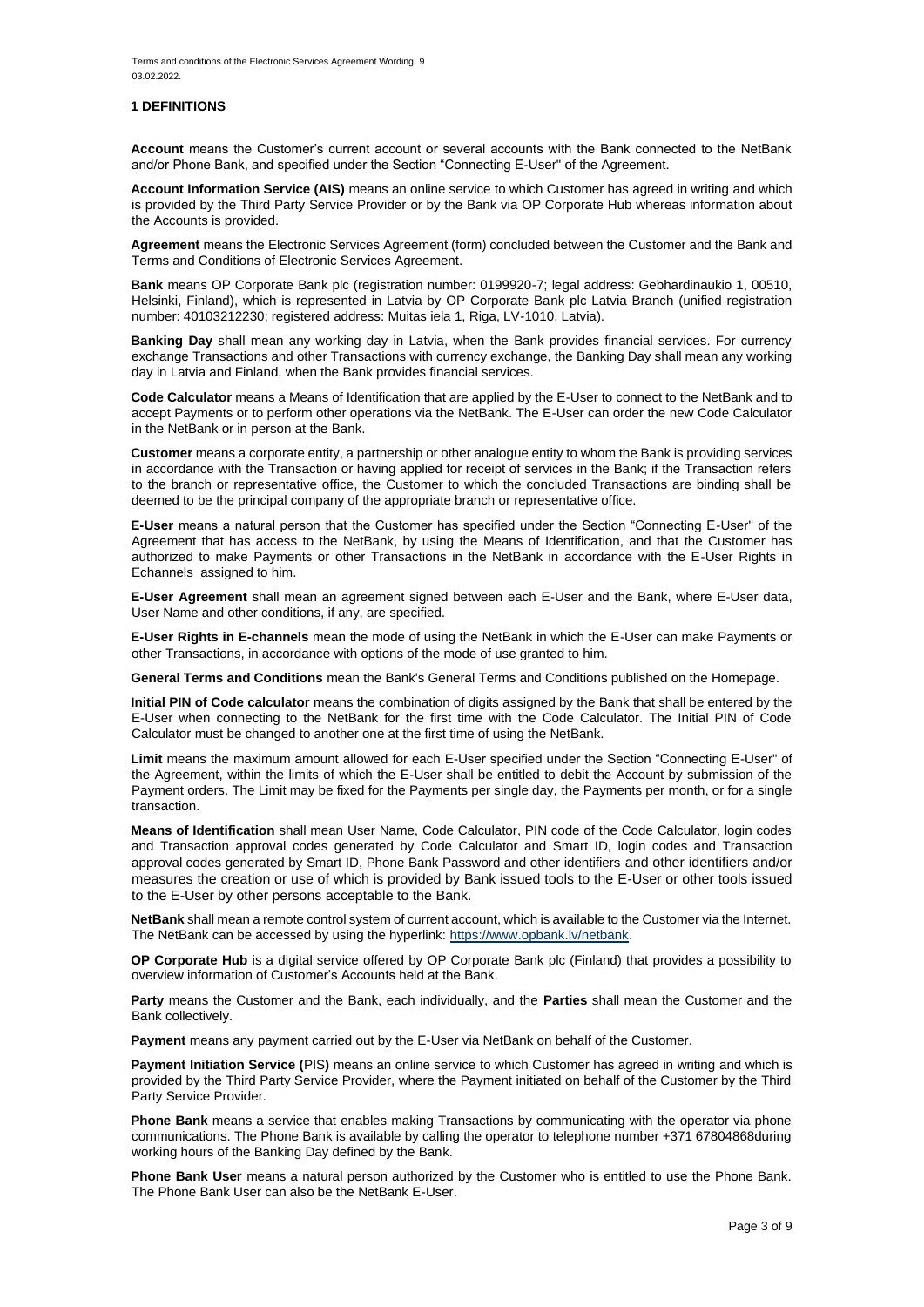**Phone Bank Password** is a combination of Arabic numerals and/or Latin alphabet letters attached to the User Name that is used to identify Phone Bank's User.

**Price List** shall mean the price list for services defined by the Bank and valid at the moment, specifying the payment required by the Bank for specific services offered by the Bank and which may be amended under the procedure specified by the General Terms and Conditions.

**Signature Formula** determines signatory powers of E-Users for registration, approval and authorization of Payment orders. For E-Users with Signature Formula Registrar, Approver and Authorizer any E-User Rights in Echannels can be assigned. Signatory powers are divided into following levels:

- (i) **Signature Formula Registrar** registration level, no Limits are defined. Registered (prepared) Payments are saved in the list of non-authorized Payments. Entry of a code from the Code Calculator is not required for registration of Payments. Registration of Payments can be done by NetBank E-User except for the case when registration rights are mandatory which is indicated by the symbol "\*" at the Signature Formula in the Agreement. If registration rights are set as mandatory, Payments approvers and authorizers cannot register (prepare) Payments by themselves. If signature rights Registrar are set as mandatory for at least one E-User, these signature rights are mandatory also for all other E-Users with the same Signature Formula.
- (ii) **Signature Formula Approver** approval level, no Limits are defined. After approval the Payment is ready for authorization. In order to approve the Payment it is required to enter a code from the Code Calculator. The approval level can be or not be defined. If approval rights are set as mandatory, which is indicated by the symbol "\*" at the Signature Formula in the Agreement, approvers of the Payments cannot register (prepare) Payments themselves and approve them before authorization. If signature rights Approver are set as mandatory for at least one E-User, these signature rights are mandatory also for all other E-Users with the same Signature Formula. The Customer can define obligatory number of approvers – Approver, 2 Approvers or 3 Approvers, where respectively one, two or three approvers are required for approval of the Payment. Minimal number of approvers required for particular Payment depends on the Signature Formula of the first approver (if the first approver is with Signature Formula 2 Approvers, two approvers are required, one of them can be also Authorizer; if the first approver is with Signature Formula Approver, the Payment can be approved by one E-User).
- (iii) **Signature Formula Authorizer** authorization level with defined Limits for one transaction, a day Limit and month Limit. After authorization of the Payment it is sent to the Bank for processing. In order to authorize the Payment it is required to enter a code from the Code Calculator. When cancelling the Payment, the Limit shall not be restored. The Customer can define obligatory number of authorizers – Authorizer, Authorizer 1, Authorizer 2 or Authorizer 3, where respectively one, two or three authorizers are required for authorization of the Payment within the defined Limit. Minimal number of authorizers required for particular Payment depends on the Signature Formula of the first authorizer (if the first authorizer is Authorizer 2, two authorizers are required, one of them can be also Authorizer 1; if the first authorizer is Authorizer or Authorizer 1, the Payment can be authorized by one E-User). In order to authorize the Payment successfully, the one transaction Limit of each authorizer should be equal or larger than the Payment amount. In case the Payment has been authorized by an E-User with Signature Formula Authorizer 1, Authorizer 2 or Authorizer 3 and insufficient one transaction Limit, final authorization by another E-User with Signature Formula Authorizer 1 or Authorizer and sufficient one transaction Limit is required. If the Payment has been authorized by an E-User with Signature Formula Authorizer and insufficient one transaction Limit, such Payment cannot be authorized via NetBank.
- (iv) **Signature Formula Administrator Limited** specially created Signature Formula for E-User management without possibility to register, approve or authorize Payments. This E-User does not have an access to Payment section in NetBank. This Signature Formula allows for the E-User to change Limits of other E-Users. If there are defined limits for Administrator Limited, it is allowed to change limits for other E-users within the Limits defined to the Administrator Limited itself. If there are not defined limits for Administrator Limited, it is allowed to change Limits for other E-users without any restrictions.

**Smart ID** shall mean Means of Identification used by the E-User to connect to the NetBank and confirm payments or make other operations in the NetBank. Smart ID service is provided by SK ID Solutions AS (registration number: 10747013; legal address: Pärnu mnt 141, Tallinn, Estonia) or any other successor of its rights and obligations according to the its rules acceptable to the Bank [\(https://www.smart-id.com/lv/](https://www.smart-id.com/lv/) ).

**Terms and Conditions of Electronic Services Agreement** shall mean these Terms and Conditions of Electronic Services Agreement.

**Third Party Service Provider** means a company licensed according to the requirements stated by the Law, that provides Payment Initiation Services and/ or Account Information Services.

**Transaction** shall mean any transaction the Customer has made via the NetBank or via the Phone Bank.

**User Name** means the E-User identifier specified in the Agreement assigned by the bank to the E-User and applied by the E-User to connect to the NetBank and to use the Phone Bank.

**Website** means the Bank's website [www.opbank.lv](http://www.pohjola.lv/).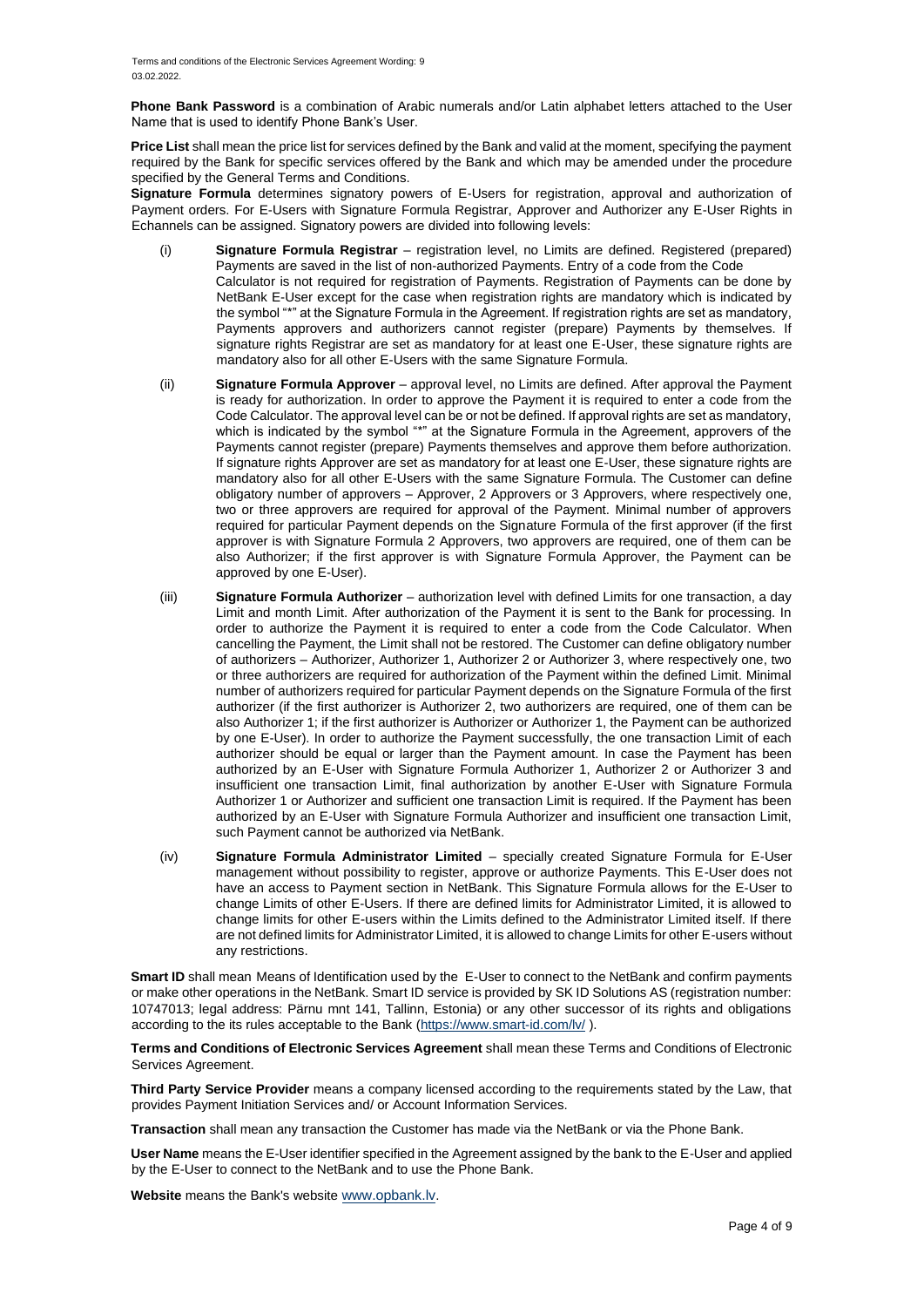#### <span id="page-4-0"></span>**2 GENERAL**

2.1. These Terms and Conditions of Electronic Services Agreement are binding on the E-User from the moment when the E-User has signed E-User Agreement. Notwithstanding the above, the Customer shall be held responsible for all Payments and any other E-User's Transactions and activities that are conducted via the NetBank or via the Phone Bank.

2.2. In matters not covered by the Terms and Conditions of the Electronic Services Agreement such as amendments to the Terms and Conditions of Electronic Services Agreement, replacement of non-applicable provisions, applicable law, language of the Terms and Conditions of Electronic Services Agreement, et al., the Parties shall be guided by the General Terms and Conditions.

2.3. With regard to Payments made via the NetBank (including commencement of Payments, provision of information on the Payments made to the Customer, rights and obligations of the Bank and of the Customer, et al.) the General Terms and Conditions shall apply.

#### <span id="page-4-1"></span>**3 USE OF NETBANK AND PHONE BANK**

3.1. The NetBank and Phone Bank shall be connected within 1 (one) Banking Day from the date of the Agreement.

3.2. For using the NetBank, the E-User Name, Code Calculator and Initial Password of Code Calculator shall be issued by the Bank to the E-User.

3.3. For using the Phone Bank E-User shall submit Phone Bank Password application.

3.4. By signing the Agreement, the Customer acknowledges that it has also received one copy of the Terms and Conditions of Electronic Services Agreement. The Customer must ensure that all the E-Users get acquainted with the provisions of the Terms and Conditions of Electronic Services Agreement and General Terms and Conditions as well as comply with the same, when using the NetBank and/or Phone Bank.

3.5. The E-User identification and entering into Transactions via the NetBank shall be carried out on the basis of the Means of Identification. If several Customer Accounts are attached to one E-User, then by using the Means of Identification the E-User can access all the Customer Accounts attached to him.

3.6. The E-User utilizes the NetBank in accordance with the E-User Rights assigned to him by the Customer and specified in the Agreement. All E-Users have an access to NetBank's sections "Settings", "Bank messages" and "Currency exchange rates". In addition to these basic E-User Rights in E-channels extra E-User Rights in Echannels may be granted to E-Users:

- 3.6.1. "Summary" allows E-user to see section "Summary" where it is possible to see Accounts balances, Loans and other information
- 3.6.2. "Account statement" allows E-user to prepare/read/view Account Statements;
- 3.6.3. "Salary payment single transaction view" allows E-User to see Salary Payments and get detailed information about beneficiaries and paid amounts. Other E-Users have access only to consolidated payment view;
- 3.6.4. "Payments" allows E-User to create, read, update, delete information about Payments, make file import/ export, create, read, update and delete defined Payments. Rights to approve Payments are executed in accordance with chosen Signature Formula. This E-User Right allows to make changes to Payments that are made by E-User itself;
- 3.6.5. "Salary payments"- allows E-User to create and save salary payment list, to see detailed information about beneficiaries and paid amounts, as well as import consolidated Payment file. Other E-users have access only to consolidated information about consolidated amount;
- 3.6.6. "Currency exchange" allows E-User to make currency exchange Transactions;
- 3.6.7. "View and change payments made by another user" allows E-User to access Payments prepared, approved and sent to the Bank by other E-User. If this profile is not granted to E-User, E-User has an access only to Payments prepared by E-User itself;
- 3.6.8. "Loans" allows E-User to access summary about overdrafts made available by the Bank as well as allows E-user to access information about Credits granted by the Bank and future payments;
- 3.6.9. "Deposits" allows E-User to access summary about concluded term deposit agreements/placed deposits;
- 3.6.10. "Standing orders" allows E-User to create, save, change and delete standing orders;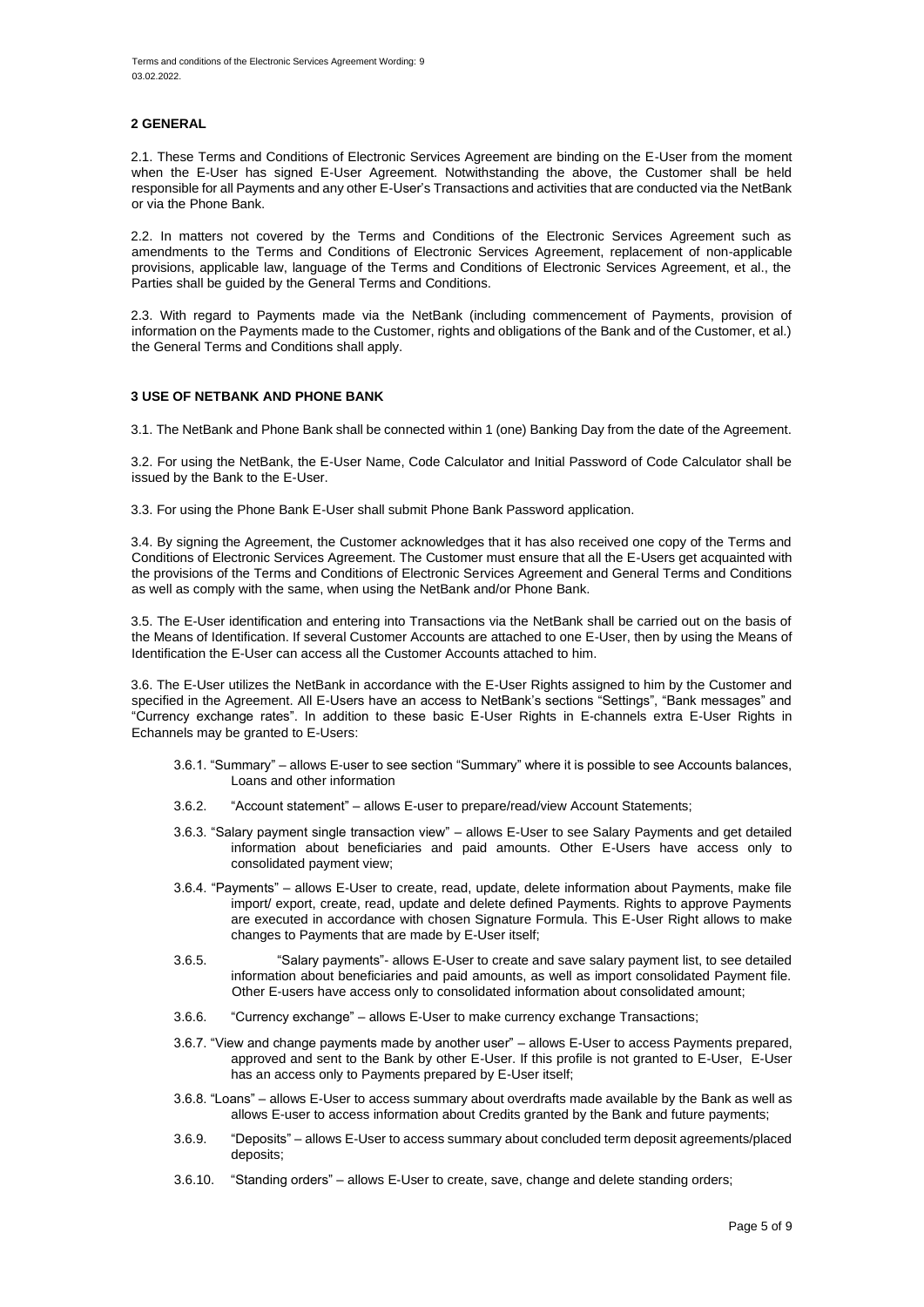- 3.6.11. "Administrator" allows E-User to manage other E-User's access rights, set E-User Rights in Echannels for using NetBank. In order to change Administrator's E-User Rights in E-channels, Signature Formula or Limits, the Customer shall contact the Bank.
- 3.6.12. "AIS/Account list and details"**,** "AIS/Salary payment single transaction view", "AIS/Transaction list and details" - allow E-User to see the respective information, by using the services provided by the Third Party Service Provider or via OP Corporate Hub. In order to receive the E-User access rights mentioned in this sub-clause, the Customer shall submit the respective application to the Bank.
- 3.6.13. "PIS/Payments**", "**PIS/Salary payments**", "**PIS/Standing orders**", "**PIS/View and change payments made by another user" **–** allow E-User to initiate the respective Payment, by using the services provided by the Third Party Service Provider. In order to receive the E-User access rights mentioned in this sub-clause, the Customer shall submit the respective application to the Bank.

3.7. When providing information or entering into Transactions by phone, the Bank identifies the Phone Bank User according to the NetBank User Name assigned to the E-User, given name and last name of the Phone Bank User, as well as Phone Bank's Password. In addition to the above mentioned, the Bank shall be entitled to request from the Phone Bank User other data (serial number of Code Calculator, Customer's name, registration number, Account number, or other data identifying the Customer or the Phone Bank User), which the Bank deems as sufficient means of recognition of the Phone Bank User.

3.8. The Bank shall be entitled to set the range of services to receive by phone, whereby the Phone Bank User in addition to the data referred to in Clause 3.7 of the Terms and Conditions of Electronic Services Agreement shall send a message to the Bank via the NetBank.

3.9. The Customer authorizes the Phone Bank Users to receive information from the Bank over the phone and/or to enter into Transactions via the Phone Bank, by submitting to the Bank an application in the form defined by the latter, specifying the Phone Bank User and his permitted types of Phone Bank services.

3.10. Upon identification of the Phone Bank User in accordance with requirements of Clause 3.7 and 3.8 of the Terms and Conditions of Electronic Services Agreement, the Bank shall be entitled:

- 3.10.1. to provide information on the balance and Transactions carried out with the Account, as well as other information related to the Customer;
- 3.10.2. to accept the currency exchange orders notified by the Phone Bank User via phone, and to enter into appropriate currency exchange Transaction with the Customer;
- 3.10.3. to block the NetBank.

3.11. Without undertaking identification of the Phone Bank User according to the NetBank User Name assigned to the E-User and serial number of Code Calculator, but identifying the Phone Bank User in accordance with other data (Clause 3.7 of the Terms and Conditions of Electronic Services Agreement), the Bank shall be entitled:

- 3.11.1. to provide general information about the Bank's products and services;
- 3.11.2. to accept proposals and complaints of the Customer;
- 3.11.3. to block access to the Phone Bank;
- 3.11.4. to block the NetBank if the reason for blocking is loss of the Code Calculator.

3.12. The E-User may not utilize the NetBank or the Phone Bank for illegal activities or in a form that could harm the Bank or third parties involved in the Payments' execution process.

#### <span id="page-5-0"></span>**4 TECHNICAL AND SAFETY REQUIREMENTS**

4.1. The Bank shall publish the technical and safety requirements for the use of the NetBank on its Homepage. The Customer and the E-User is obliged to get acquainted with the said requirements and to comply with the same.

4.2. The Means of Identification are considered to be confidential information that the E-User and the Bank shall not disclose to any third party and shall prevent possibilities for third parties to become aware of it. The E-User shall keep the Means of Identification safe, as well shall regularly change/update the Code Calculator's Password. E-User Name and Code Calculator's PIN code must not be kept together with the Code Calculator.

4.3. The E-User shall immediately notify the Bank in writing or in compliance with provisions of Clause 3.10 and/or Clause 3.11 of the Terms and Conditions of Electronic Services Agreement - by phone, if: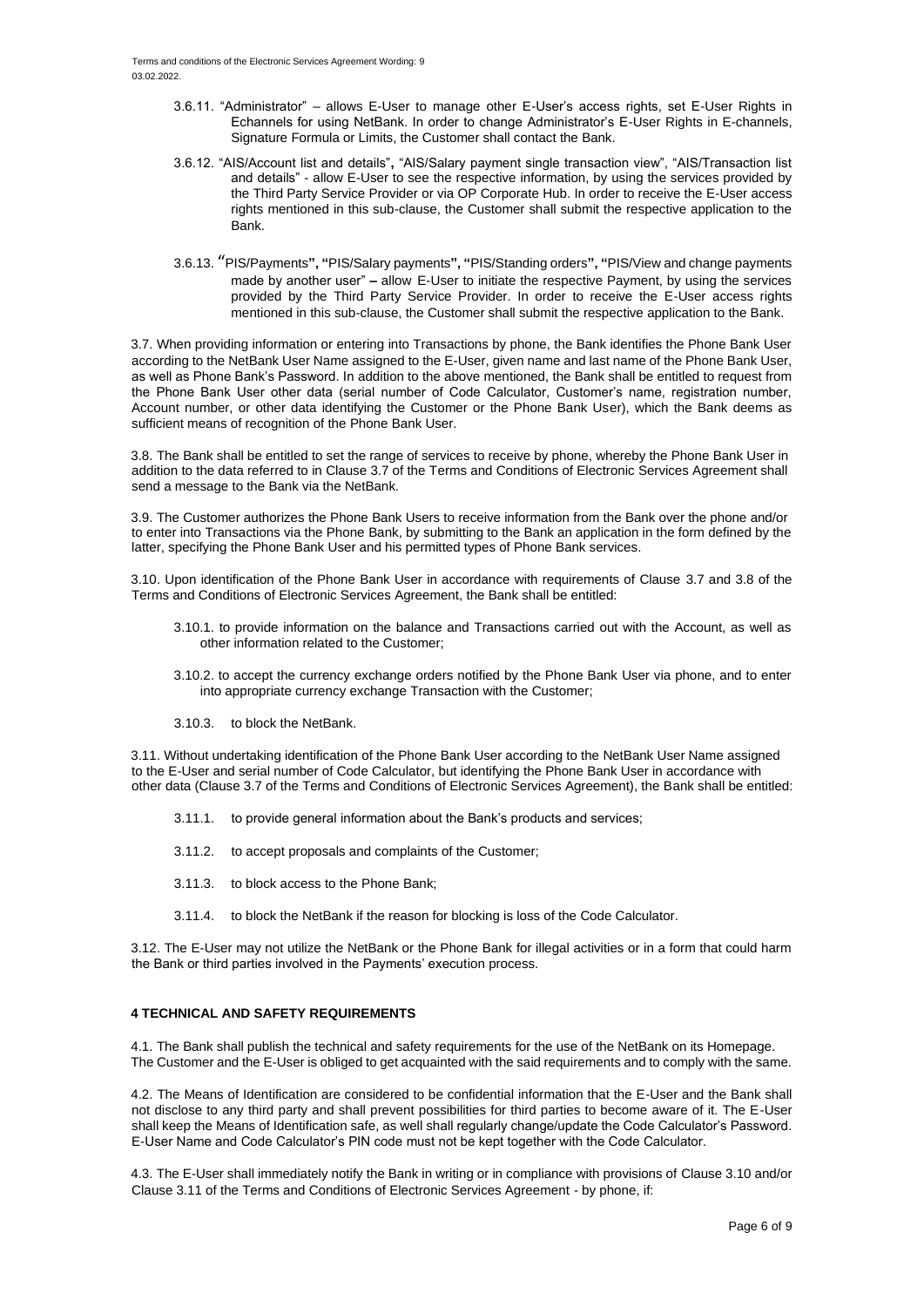Terms and conditions of the Electronic Services Agreement Wording: 9 03.02.2022.

- 4.3.1. the Code Calculator is lost, stolen or otherwise misappropriated;
- 4.3.2. the User Name, Password has become known to a third party, or if it is suspected that they might become known to a third party;
- 4.3.3. unauthorized use of the Phone Bank and/or the NetBank has taken place or the E-User suspects that this might happen.

4.4. Each E-User's notification resulting in an approach to the NetBank or the Phone Bank being locked, will be recorded and stored in accordance with the applicable laws and regulations. Such record serves as proof of basis for blocking of the NetBank or the Phone Bank.

4.5. If the Bank has received E-User's notification on cases referred to in Clause 4.3 of the Terms and Conditions of Electronic Services Agreement, as well as if the E-User makes a mistake 5 (five) times in a row when entering the code from the Code Calculator or Code Calculator's Password, and/ or providing incorrect data when authorizing in the Phone Bank, or under other conditions defined by the issuer of creation and use of the Means of Identification, access to the NetBank/ Phone Bank is blocked until the Bank unblocks access to the NetBank/ Phone Bank according to the order stated by the Bank on the basis of an appropriate application or notification from the Customer.

4.6. The Customer agrees that the Bank shall be entitled to record information (including conversations), which is transferred via the Phone Bank, and to use these records to substantiate and prove the services being provided.

#### <span id="page-6-0"></span>**5 TRANSACTIONS VIA NETBANK OR VIA PHONE BANK**

5.1. The Parties agree that each Payment launched by E-User via the NetBank, confirmed by the relevant code from the Code Calculator or Smart ID and sent to the Bank shall be considered as the Customer's approved (authorized) Payment. The Customer agrees that such a Payment has the same legal effect as a Payment order in paper form submitted by the Customer. All the Payments executed via the NetBank carried out via Means of Identification and other executed Transactions are considered valid and binding to the Customer, and the Bank shall execute them.

5.2. The E-User shall follow the Payment amounts on a regular basis and ensure that the Payments do not exceed the Limits. The Limit available to the E-User is displayed in the NetBank while making the Payment.

5.3. If the E-User makes the Payment in a currency other than the Limit currency, in order to assess whether such a Payment does not exceed the Limit, the Payment amount is recalculated to the Limit currency in accordance with the exchange rate fixed by the Bank.

5.4. In addition to cases of non-execution of the Payments specified by Section "Terms and Conditions of Payments" of the General Terms and Conditions, Payment shall not be executed if the Payment amount exceeds the Limit fixed for the E-User.

5.5. The Bank shall be entitled to debit from the Account the annual fee for the use of NetBank and/or Phone Bank, other commissions, Payments amounts and any other amounts that the Customer has to pay to the Bank in accordance with the Agreement and the Price List.

5.6. The Bank shall be entitled to set the maximum amount for any type of Transaction which the E-User can perform via the NetBank. The Bank shall place information about such Transactions and maximum amounts on the NetBank. In order to perform a Transaction the amount of which exceeds the amount for making the Transaction via the NetBank specified by the Bank, the E-User shall contact the Bank by phone.

5.7. The Bank shall be entitled to set the time for execution of the Transactions carried out via the NetBank or Phone Bank.

5.8. The Parties agree that notifications and/or orders delivered to the Bank over the phone by the Phone Bank Users who have been recognized in accordance with requirements of Clause 3.6 and 3.7 of the Terms and Conditions of Electronic Services Agreement, shall have the same force as the autographed notifications and/or orders executed in paper form. The Customer acknowledges such notifications and/or orders as binding to it.

5.9. The Bank shall be entitled to determine the types of Transactions that the Phone Bank User can make via the Phone Bank.

<span id="page-6-1"></span>**6 RIGHTS, OBLIGATIONS AND LIABILITY OF THE CUSTOMER AND OF THE E-USER**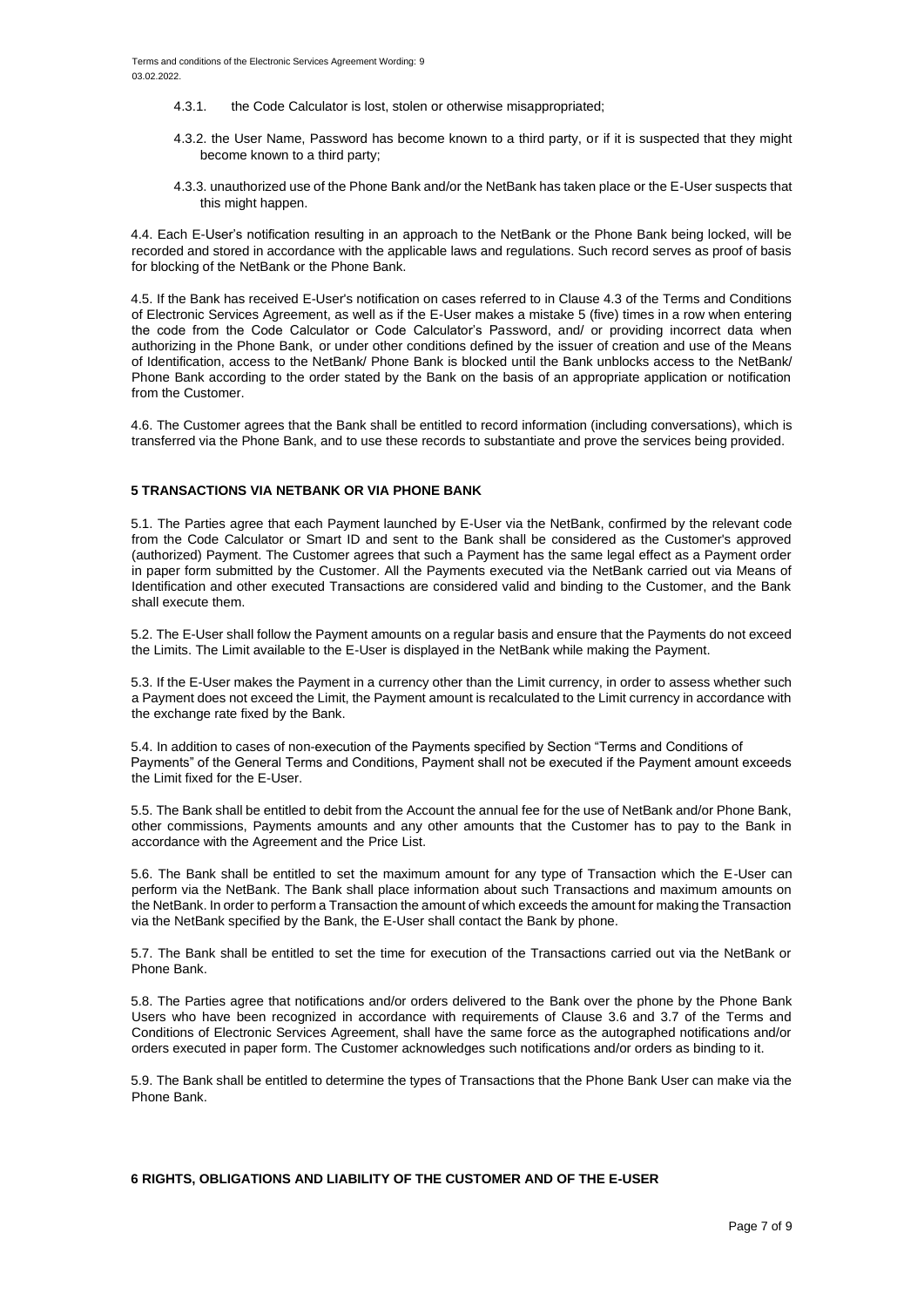6.1. The Customer shall bear the responsibility for all the Transactions which are made via NetBank or Phone Bank in accordance with the Agreement. The Customer shall bear the responsibility for all the damages incurred by the Bank and/or any third parties in connection with the E-User carrying out Transactions via NetBank.

6.2. The E-User shall not exceed the Limits set for him. When using the NetBank or Phone Bank, the E-User shall comply with the safety requirements in accordance with these Terms and Conditions of Electronic Services Agreement.

6.3. The E-User should take due care for the Means of Identification and means of creation (codes) to be kept safely and not fall into the hands of third parties, as well as the E-User shall take due care to protect the mobile device on which the Smart ID is installed and shall take all necessary steps for the safe use and storage of this mobile device.

6.4. The Customer shall notify the E-User about his rights and obligations relating to the performance of Transactions via NetBank or Phone Bank. The Customer shall be held responsible for fulfilment of the E-User's obligations specified by these Terms and Conditions of Electronic Services Agreement.

6.5. The Customer shall be held fully responsible for any Transactions that are made via NetBank or Phone Bank, and the Customer is not entitled to require the Bank to pay for the damages in the case of an unauthorized Payment or other Transaction when:

- 6.5.1. the E-User has disclosed the User Name and/or PIN code of the Code Calculator, and/or given the Code Calculator to a third party;
- 6.5.2. any of the cases referred to in Clause 4.3 of the Terms and Conditions of Electronic Services Agreement has taken place and the Bank has not received notification of the E-User thereof under the procedure prescribed by the Terms and Conditions of Electronic Services Agreement;
- 6.5.3. the E-User has failed to comply with the security measures set forth by these Terms and Conditions of Electronic Services Agreement.
- 6.6. When choosing the Third Party Service Provider, the Customer must follow due diligence as to whether the Third Party Service Provider has an appropriate license, how clearly the Third Party Service Provider informs about the terms of the provision of the service, how the Customer data processing is carried out and what information on the reliability of the relevant service provider is available.

#### <span id="page-7-0"></span>**7 RIGHTS, OBLIGATIONS AND LIABILITY OF THE BANK**

7.1. The Bank shall block access to the NetBank and/or Phone Bank in accordance with Clause 4.5 of the Terms and Conditions of Electronic Services Agreement also in the following cases:

- 7.1.1. any of cases referred to in Clause 4.3 of the Terms and Conditions of Electronic Services Agreement has taken place and the Bank has received notification of the E-User thereof under the procedure prescribed by the Terms and Conditions of Electronic Services Agreement;
- 7.1.2. if the Bank has a reason to suspect unauthorized use of the NetBank and/or Phone Bank or use thereof for fraud purposes;
- 7.1.3. there is an ongoing dispute about the E-User's right to perform Transactions (Customer's instructions with regard to the E-User Rights in E-channels are not clear or are contradictory, or due to another reason causing serious doubts for the Bank about the specific E-User's rights in E-channels);
- 7.1.4. the E-User infringes the Bank's instructions on the use of the NetBank or Phone Bank and does not comply with the safety requirements prescribed by these Terms and Conditions of Electronic Services Agreement.

7.2. The Bank shall be entitled to refuse the provision of information or the conclusion of a Transaction by phone, if it suspects that a third party is acting on behalf of the Phone Bank User, or for any other reason that the Bank considers being reasonable. The Bank is not liable for the damages and other additional costs incurred by the Customer, if the Bank is using its right under the provisions referred to in the present Clause.

7.3. Unless prohibited by the laws and regulations applicable to the Bank, the Bank shall immediately notify the Customer of the blocking of access to the NetBank and/or Phone Bank in the cases referred to in Clauses 7.1.2, 7.1.3 and 7.1.4. of the Terms and Conditions of Electronic Services Agreement.

7.4. The Bank shall not refund to the Customer the damages incurred by the latter in relation to unauthorized Payments due to loss, theft or other misappropriation of the Code Calculator, or, in case the E-User has failed to comply with the safety requirements and thus allowed for illegal misappropriation of the Code Calculator, or, if the User Name and PIN code of Code Calculator are kept together with the Code Calculator, or in case if the E-User